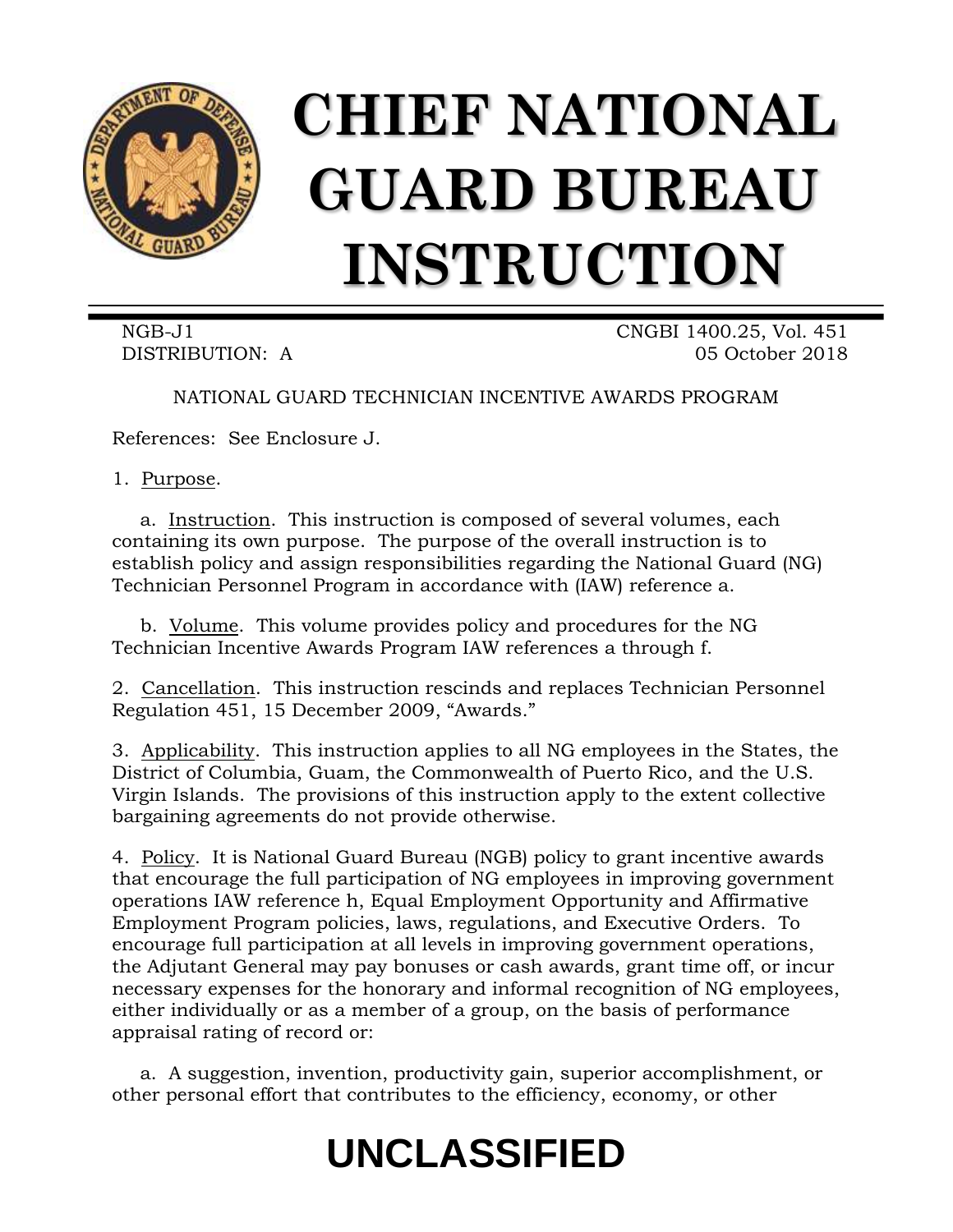improvement of government operations or achieves a significant reduction in paperwork.

b. A special act or service in the public interest in connection with, or related to, official employment or performance as reflected in the employee's most recent rating of record as defined by section 430.203 of reference g.

5. Definitions. See Glossary.

6. Responsibilities. See Enclosure A.

7. Summary of Changes. This is the initial publication of CNGBI 1400.25, Vol. 451.

8. Releasability. This instruction is approved for public release; distribution is unlimited. Obtain copies through <http://<www.ngbpdc.army.mil>.

9. Effective Date. This instruction is effective upon publication and must be reissued, canceled, or certified as current every five years.

Chief, National Guard Bureau

Enclosures:

- A -- Responsibilities
- B -- Types of Incentive Awards
- C -- Monetary Awards
- D -- Superior Accomplishment Awards
- E -- Performance Awards
- F -- Quality Step Increase
- G -- Time-Off Awards
- H -- Length of Service and Retirement Awards and Suggestion or Invention Awards
- I -- National Guard Bureau Honorary Awards
- J -- References
- GL -- Glossary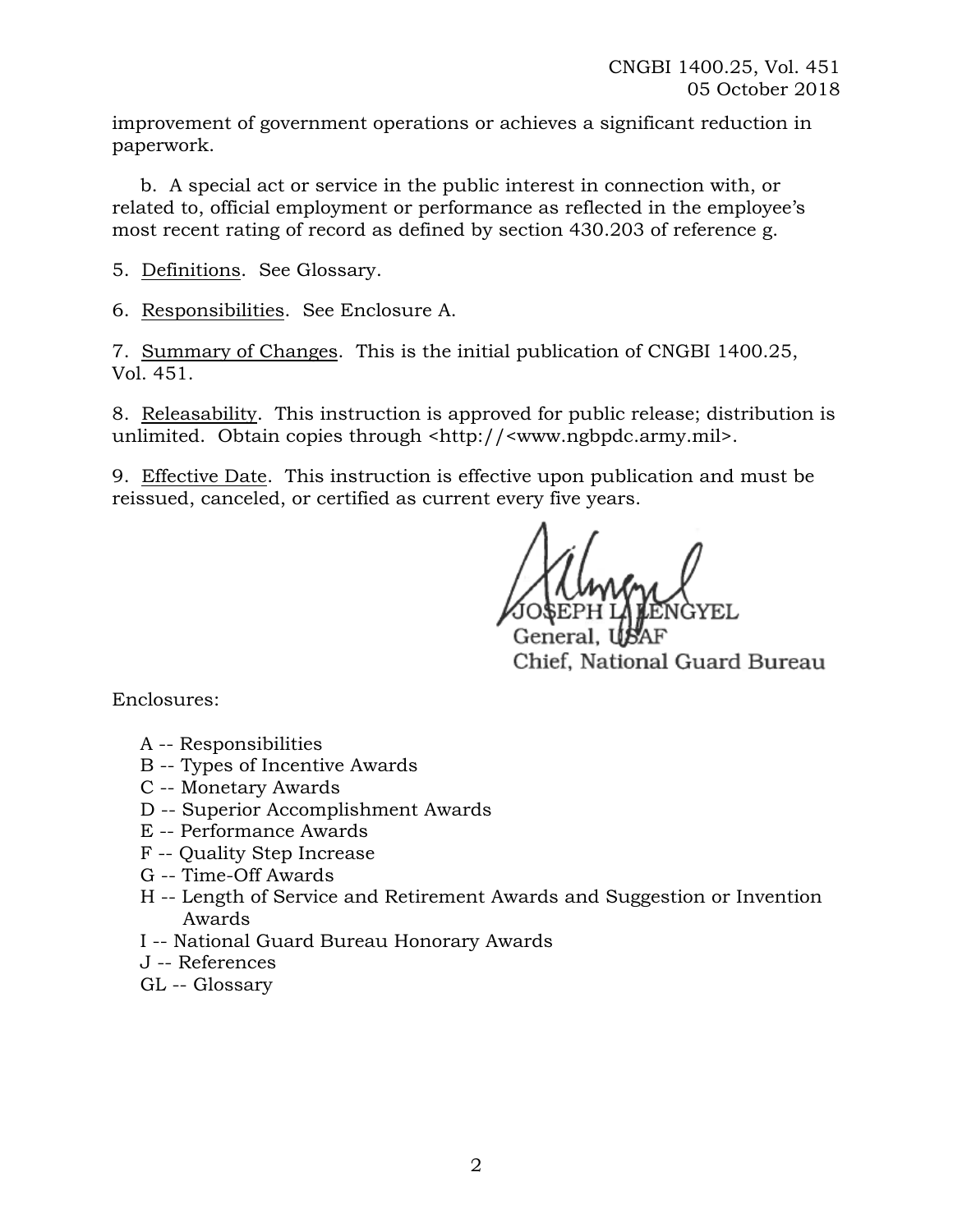#### ENCLOSURE A

#### RESPONSIBILITIES

#### 1. Technician Personnel Management Office (NGB-J1-TN). NGB-J1-TN will:

a. Establish responsibilities, policies, and requirements for the NG Technician Incentive Awards Program that meet the statutory and regulatory requirements IAW with references a through f.

b. Approve or disapprove any award recommendations that must be forwarded to the Department of Defense (DoD) or higher level. Award recommendations may be reviewed by an NGB Awards Committee or by any other appropriate means.

2. The Adjutants General (TAGs). TAGs will:

a. Establish an NG Technician Incentive Awards Program for their State or Territory that meets the statutory and regulatory requirements cited in references a through f.

b. Ensure that appropriate funds are allocated to meet awards requirements and that funds are obligated IAW with Army National Guard (ARNG) or Air National Guard (ANG) financial management controls and delegation of authority.

c. Approve incentive awards. The approving official must be at least one level above the level of the nominating official.

3. Human Resources Officers. Human Resources Officers will:

a. Issue regulatory guidance and administer and publicize State NG Technician Incentive Awards Programs.

b. Develop local procedures to present the awards as deemed appropriate.

c. Provide appropriate documentation to the Defense Civilian Pay System and United States Property Fiscal and Officer for payment of cash awards.

d. Assure that awards are considered when evaluating candidates for selection to vacancies and promotions.

e. Forward recommendations for awards to NGB-J1-TN that require further review and approval by DoD or higher levels.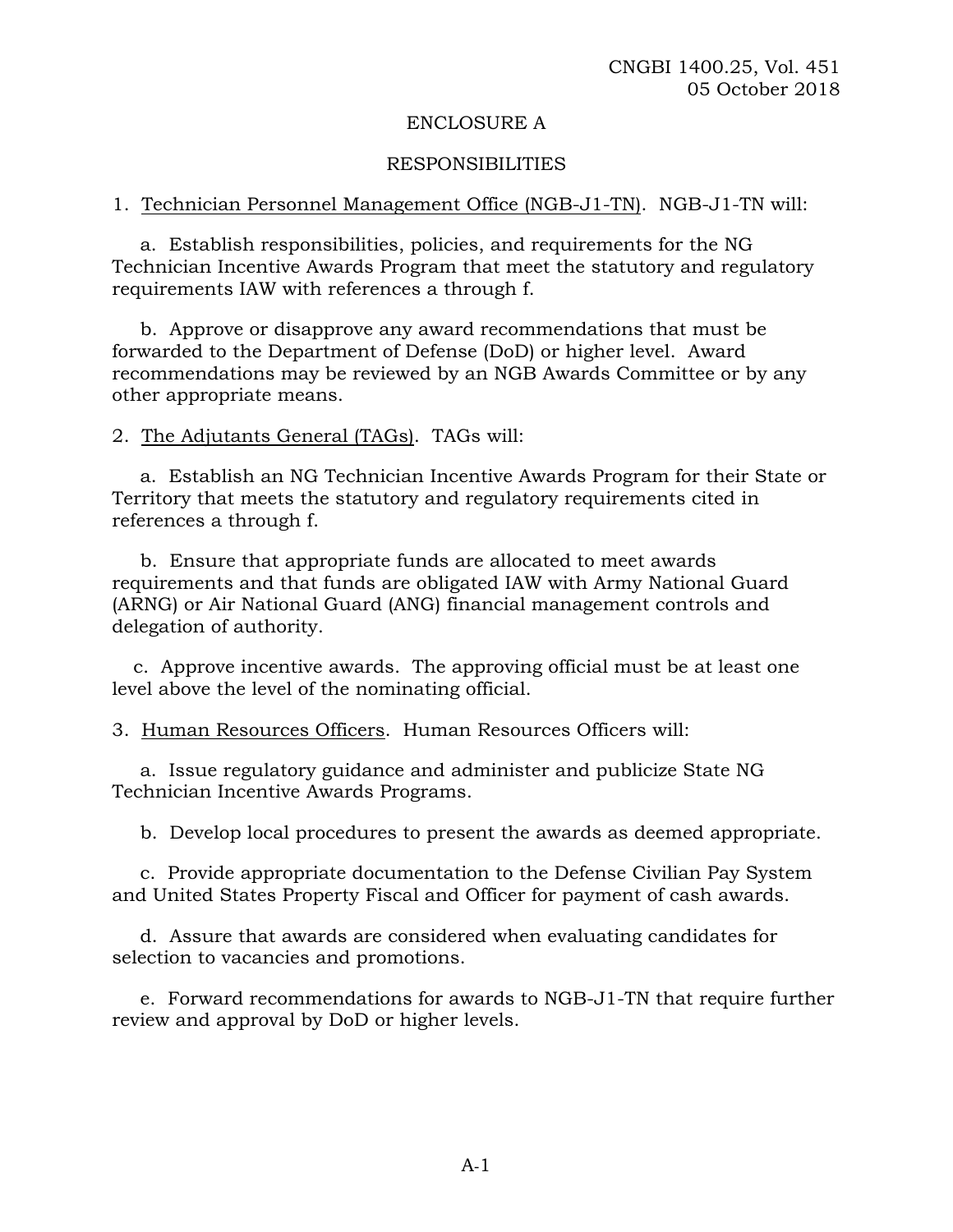4. Employee Relations Specialists. Employee Relations Specialists will:

a. Serve as the program manager for the NG Technician Incentive Awards Program.

b. Provide advice, assistance, and training to commanders, managers, and supervisors on effective use of and participation in the NG Technician Incentive Awards Program.

c. Provide training and orientation to all employees and military members on how they may earn awards.

d. Arrange for payment and presentation of awards and ensure appropriate publicity.

e. Evaluate State NG Technician Incentive Awards Programs and develop feedback to management and employees.

5. Commanders, Managers, and Supervisors. Commanders, managers, and supervisors will:

a. Provide support for and participate in the NG Technician Incentive Awards Program.

b. Determine what type of recognition will best motivate employees to greater productivity and match recognition with performance.

c. Ensure that awards for special acts or services are recognized promptly and that all award presentations are conducted in a timely manner.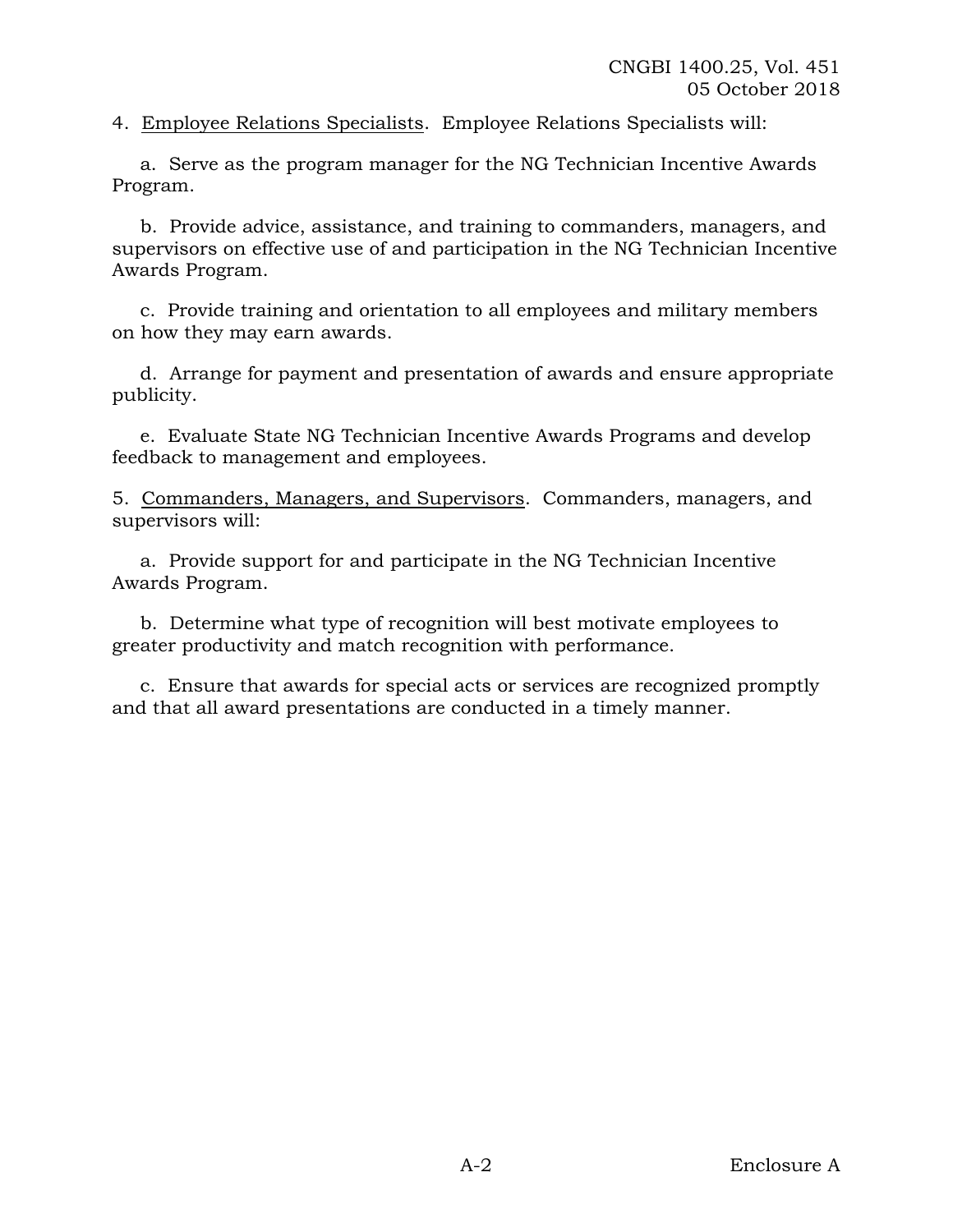#### ENCLOSURE B

#### TYPES OF INCENTIVE AWARDS

1. Types of Incentive Awards. The NGB uses four types of incentive awards: cash awards, time-off awards (TOAs), honorary awards, and informal recognition awards. Agencies may use any combination of the award types to reward a specific contribution. For example, an employee might receive both a certificate and a cash award as recognition for a single contribution. The overall combined value of the awards should not exceed the corresponding value to the organization of the contribution recognized, as shown in Table 1. The award should be commensurate with the contribution of the employee.

a. Cash Awards. A cash award is a lump-sum cash payment that is not basic pay for any purpose under references e and f. Quality step increase (QSI) awards do not increase an employee's basic rate of pay.

b. TOAs. A TOA grants an employee additional time off that is not chargeable to leave or as loss of pay.

c. Honorary Awards. An honorary award does not involve cash payment or time off. This type of an award has honorific value -- for example, a letter, certificate, medal, plaque, or item of nominal value.

d. Informal Recognition Awards. Informal recognition awards must meet the following criteria: the item must be of nominal value, and the item must take an appropriate form to be used in the public sector and to be purchased with public funds.

2. Additional Requirements. States may grant cash, time-off, honorary, or informal recognition awards to an employee, as an individual or member of a group, based on:

a. Accomplishment. Recognition of superior accomplishment, productivity gain, or other personal effort is awarded for contribution to the efficiency, economy, or other improvement of operations or for achieving a significant reduction in paperwork.

b. Special Act or Service. For a special act or service in the public interest in connection with or related to official employment.

c. Performance. Performance Awards are based in whole or in part on performance appraisal rating of record. Employees must have a most recent rating of record at Level 3, "Fully Successful," or Level 5, "Outstanding," to receive a performance-based cash award. Employees must receive a rating of record at Level 5, "Outstanding," to qualify for a QSI.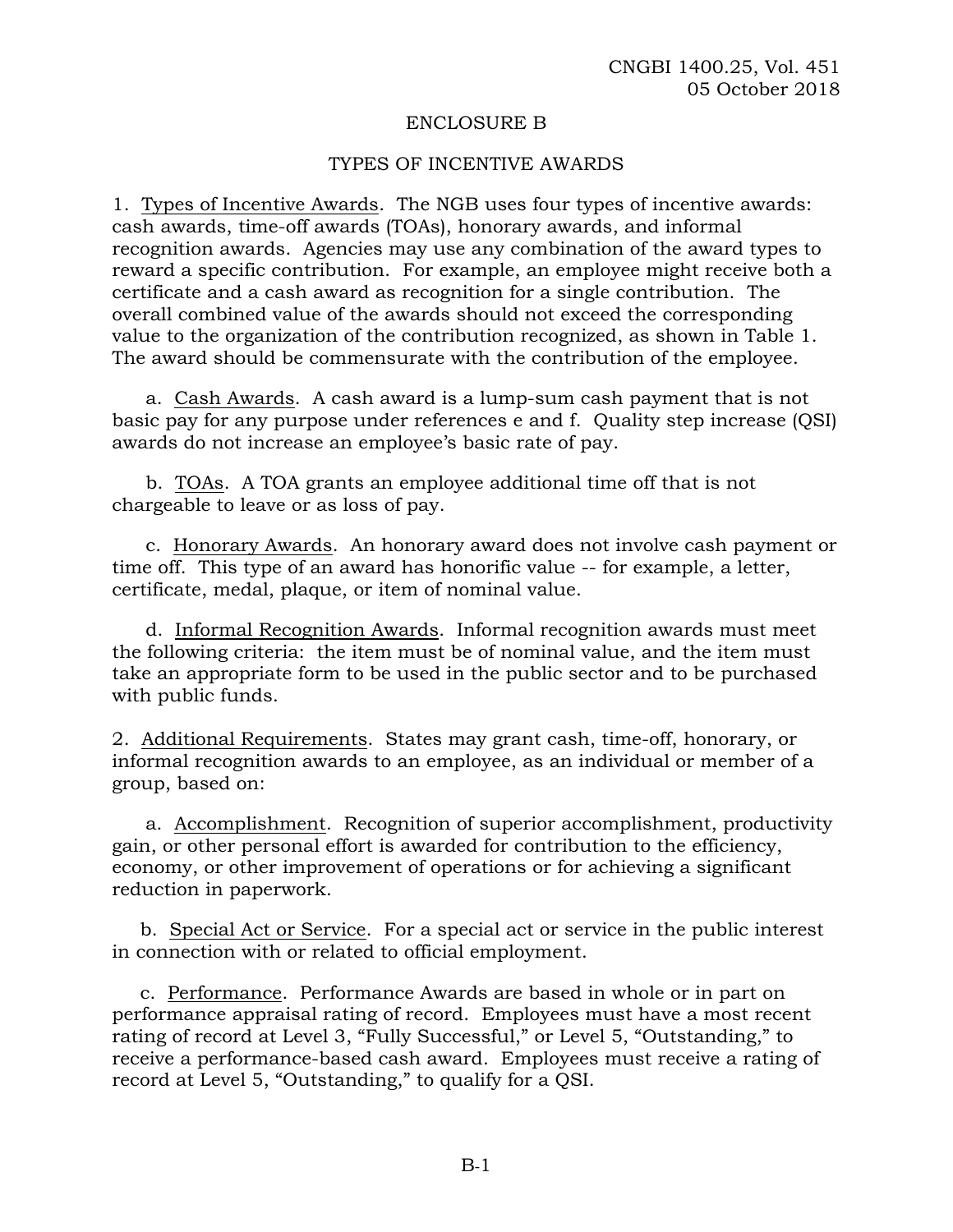d. Length of Service and Retirement. NGB Form 52, "Certificate of Service," signed by TAG or a designated representative, is used to recognize employees for long and faithful service. NG employees retiring from Federal service may receive an NGB Form 999, "Certificate of Retirement," signed by TAG or a designated representative.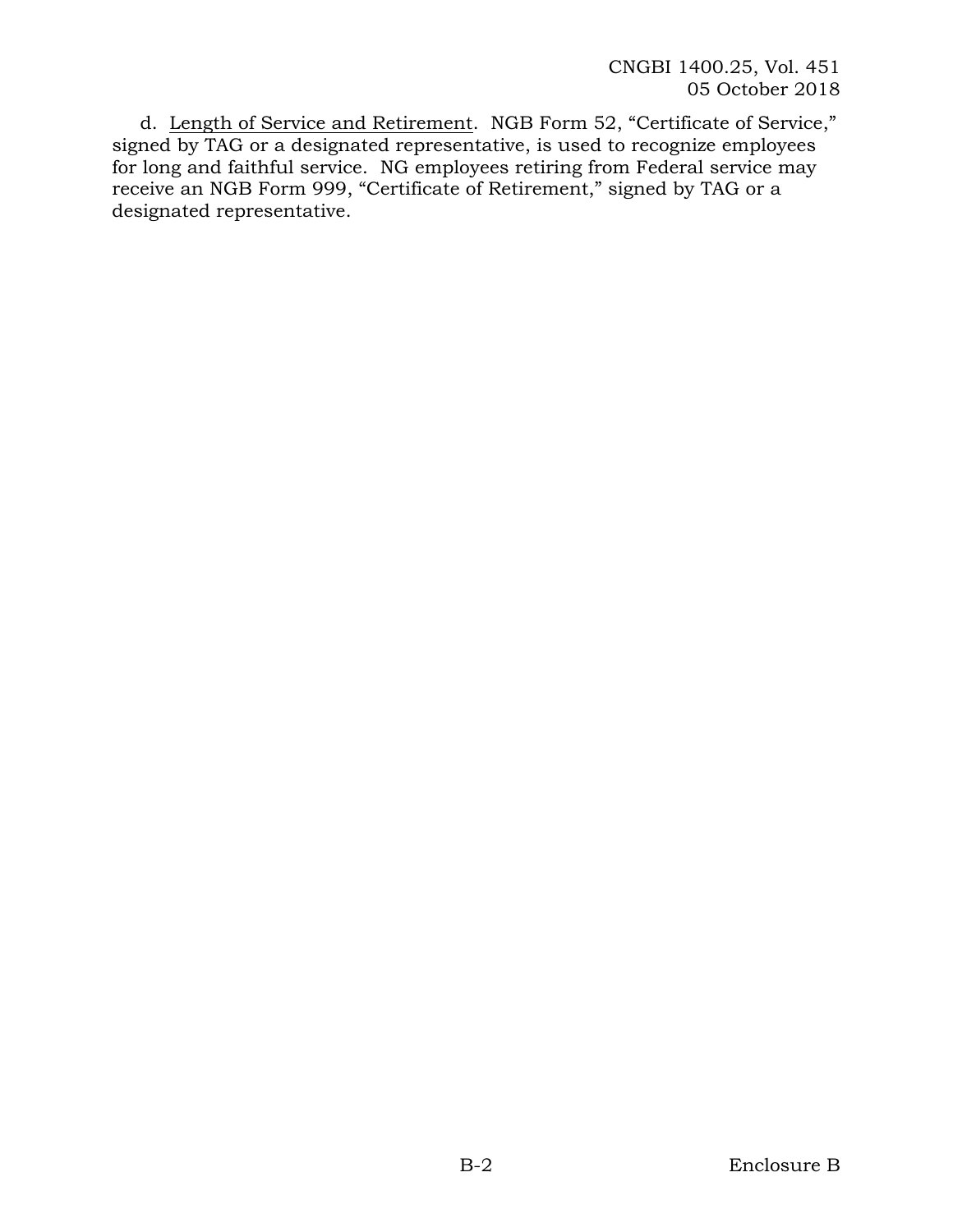#### ENCLOSURE C

# MONETARY AWARDS

1. Monetary Awards. These are one-time cash payments that do not increase the employee's rate of basic pay.

a. Acceptance of a cash award constitutes an agreement that the use of an idea, method, or device by the Government for which an award is made does not form the basis of a further claim of any nature against the Government by the employee, the employee's estate, or the legal heirs of a deceased employee.

b. A cash award to, and the expense for the honorary recognition of, an employee may be paid from the fund or appropriation available to the activity primarily benefiting or the various activities benefiting.

c. Cash awards range from \$25 to \$25,000, depending on the achievement. Cash awards exceeding \$10,000 and up to \$25,000 are approved at the discretion of the Office of Personnel Management (OPM). Except for the Onthe-Spot (OTS) Award and TOA of one day or less, all Special Act or Service Award (SASA) amounts will be determined using the cash award criteria for tangible (measured in terms of dollars) or intangible (not measured in terms of dollars) benefits as shown in Table 1. NGB-J1-TN must review awards over \$10,000.

| <b>Estimated First-Year</b><br><b>Benefits to Government</b>  | <b>Amount of Awards</b>                                                                                                                                                  |  |
|---------------------------------------------------------------|--------------------------------------------------------------------------------------------------------------------------------------------------------------------------|--|
| Up to $$10,000$                                               | 10 percent of benefits.                                                                                                                                                  |  |
| $$10,001$ to $$100,000$                                       | $$1,000$ for the first $$10,000$ plus 3 percent of<br>benefits.                                                                                                          |  |
| Up to $$100,000$ in benefits                                  | 10 percent of benefits.                                                                                                                                                  |  |
| Over \$10,000 to \$100,001 or<br>more                         | \$3,700 for the first \$100,000 plus<br>0.5 percent of benefits over \$100,000.                                                                                          |  |
| $$100,001$ and above in<br>benefits                           | \$10,000 plus 1 percent of benefits above<br>$$100,001$ , up to $$25,000$ with the approval<br>of the OPM.                                                               |  |
| $\sim$ $\sim$<br>$\sim$ 1<br>$\mathbf{1}$ $\mathbf{A}$<br>--- | Presidential approval is required for all<br>awards of more than \$25,000.<br>$\mathbf{H}$ and $\mathbf{H}$ and $\mathbf{H}$ and $\mathbf{H}$<br>$\sqrt{2}$ 1 $\sqrt{2}$ |  |

**Table 1.** Scale of Award Amounts Based on Tangible Benefits to the Government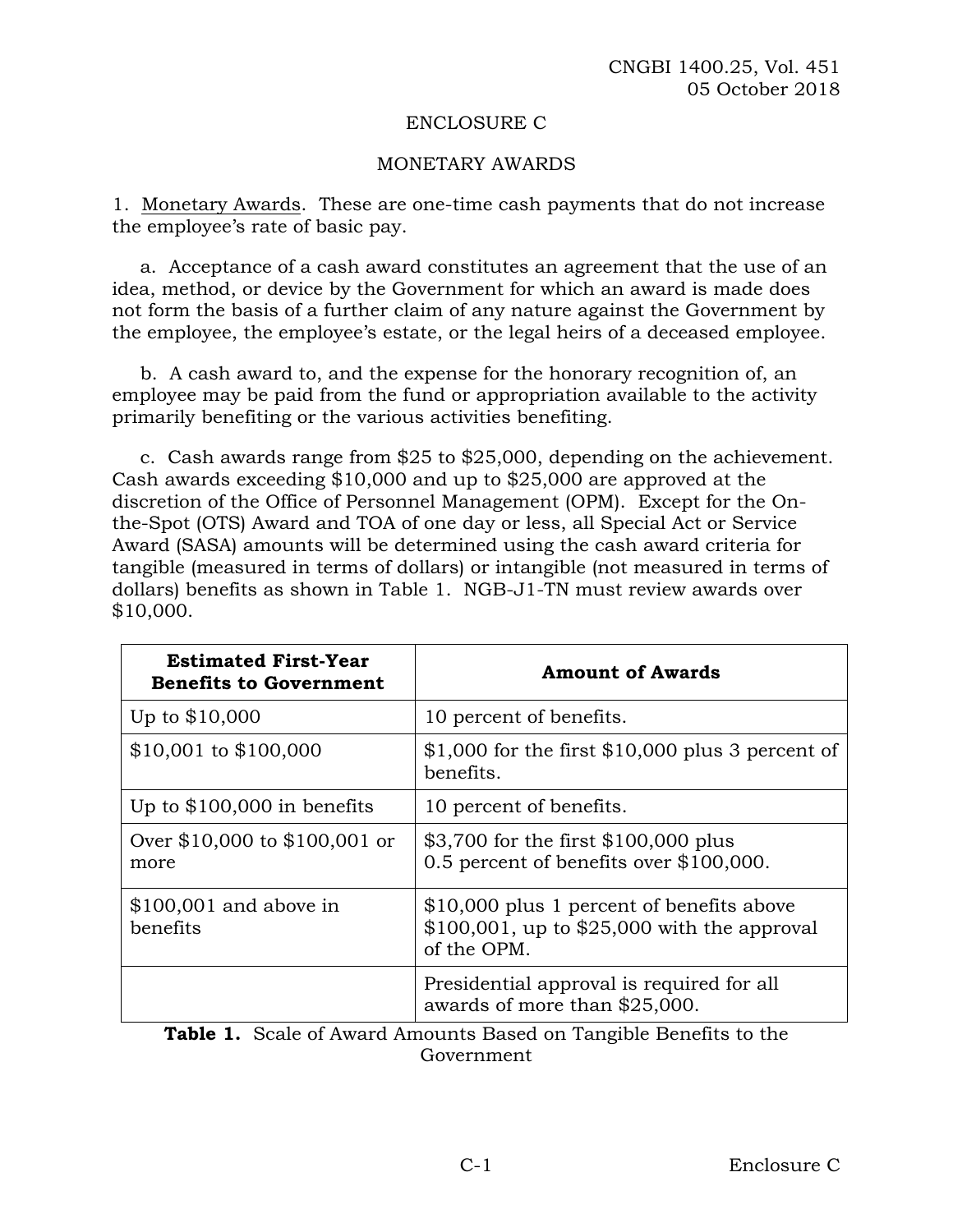2. Types of Cash Awards. There are three types of cash awards: Sustained Superior Performance (SSP) Award, SASA, and OTS Award.

3. Award Payments. All cash awards will be financed from Federal funds locally available within the State; therefore, each State must ensure funds are obligated consistent with applicable ARNG or ANG financial management controls and delegated authority. The NG may pay cash awards to eligible personnel of another department or agency if the contributions benefit the NG. The losing organization must pay the award if that organization approved the annual rating or special act award, transferring funds to the gaining organization. Monetary awards are additional compensation; therefore, taxes will be withheld from all cash award payments IAW reference i.

**EXTENT OF APPLICATION LIMITED EXTENDED BROAD GENERAL VALUE OF BENEFIT** Affects functions, mission, or personnel of one facility, installation, or regional area, or an organizational element of headquarters. Affects a small area of science or technology. Affects functions, mission, or personnel of an entire regional area, command, or bureau. Affects an important area of science or technology. Affects functions, mission, or personnel of several regional areas or commands, or an entire department or agency. Affects an extensive area of science or technology. Affects functions, mission, or personnel of more than one department or agency, or is in the public interest throughout the Nation and beyond. **Moderate** Change or modification of an operating principle or procedure with limited use or impact.  $$25-\$125$  |  $$126-\$325$  |  $$326-\$650$  |  $$651-\$1,300$ 

4. Awards Based on Tangible and Intangible Benefits. Award amounts will be determined using guidelines in Tables 1 and 2.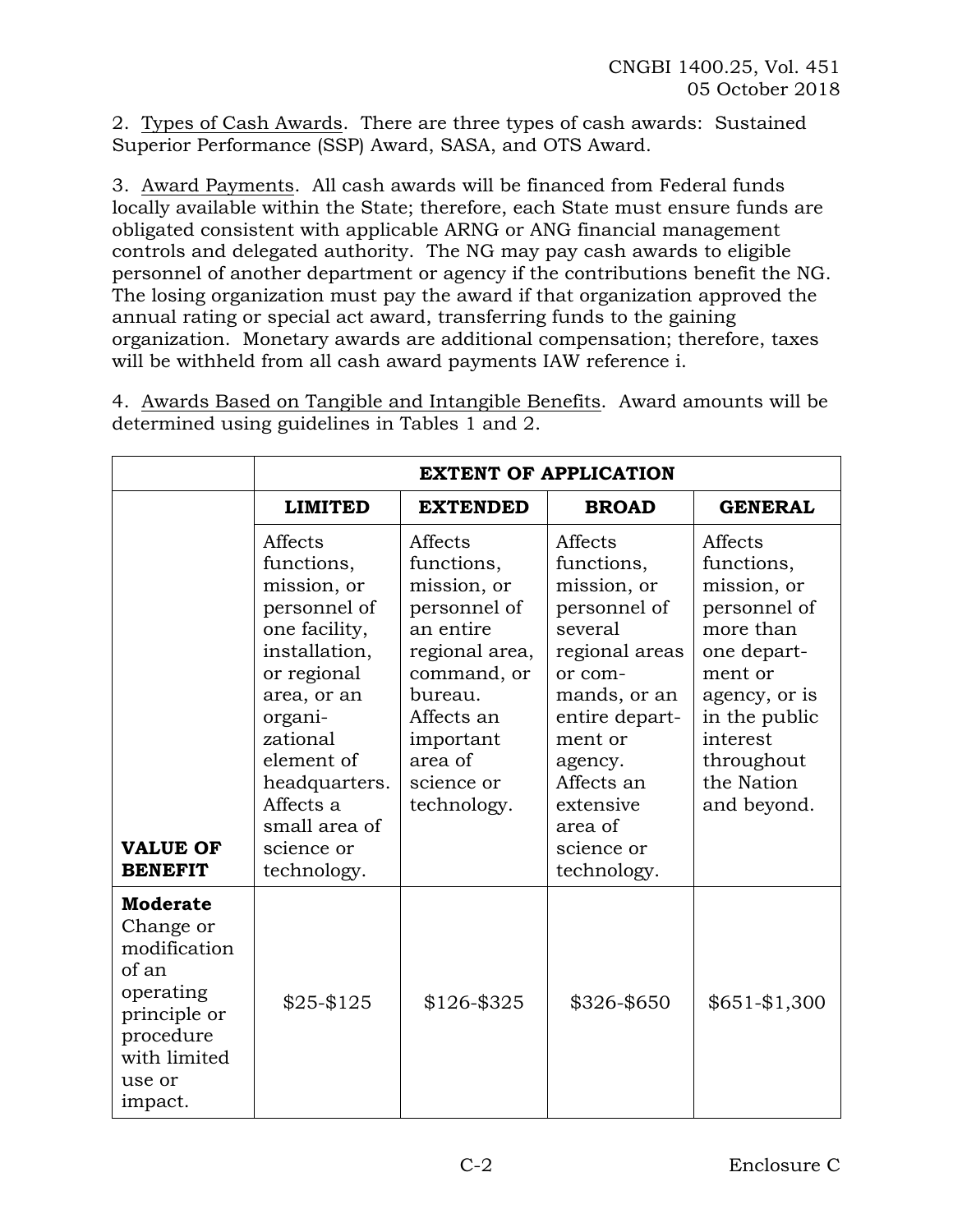|                                                                                                                                                                                                                           | <b>EXTENT OF APPLICATION</b> |                      |                      |                       |  |
|---------------------------------------------------------------------------------------------------------------------------------------------------------------------------------------------------------------------------|------------------------------|----------------------|----------------------|-----------------------|--|
|                                                                                                                                                                                                                           | <b>LIMITED</b>               | <b>EXTENDED</b>      | <b>BROAD</b>         | <b>GENERAL</b>        |  |
| <b>Substantial</b><br>Substantial<br>change or<br>modification<br>of pro-<br>cedures. An<br>important<br>improvement<br>to the value<br>of a product,<br>activity,<br>program, or<br>service to the<br>public.            | $$125 - $325$                | \$326-\$650          | $$651 - $1,300$      | $$1,301-$<br>\$3,150  |  |
| High<br>Complete<br>revision of a<br>basic princi-<br>ple or pro-<br>cedure; a<br>highly<br>significant<br>improvement<br>to the value<br>of a product<br>or service.                                                     | \$325-\$650                  | $$651 - $1,300$      | $$1,301-3,150$       | $$3,151-$<br>\$6,300  |  |
| <b>Exceptional</b><br>Initiation of a<br>new principle<br>or major pro-<br>cedure; a<br>superior<br>improvement<br>to the quality<br>of a critical<br>product,<br>activity, pro-<br>gram, or<br>service to the<br>public. | \$650-\$1,300                | $$1,301-$<br>\$3,150 | $$3,151-$<br>\$6,300 | $$6,301-$<br>\$10,000 |  |

**Table 2.** Award Amounts Based on Intangible Benefits to the Government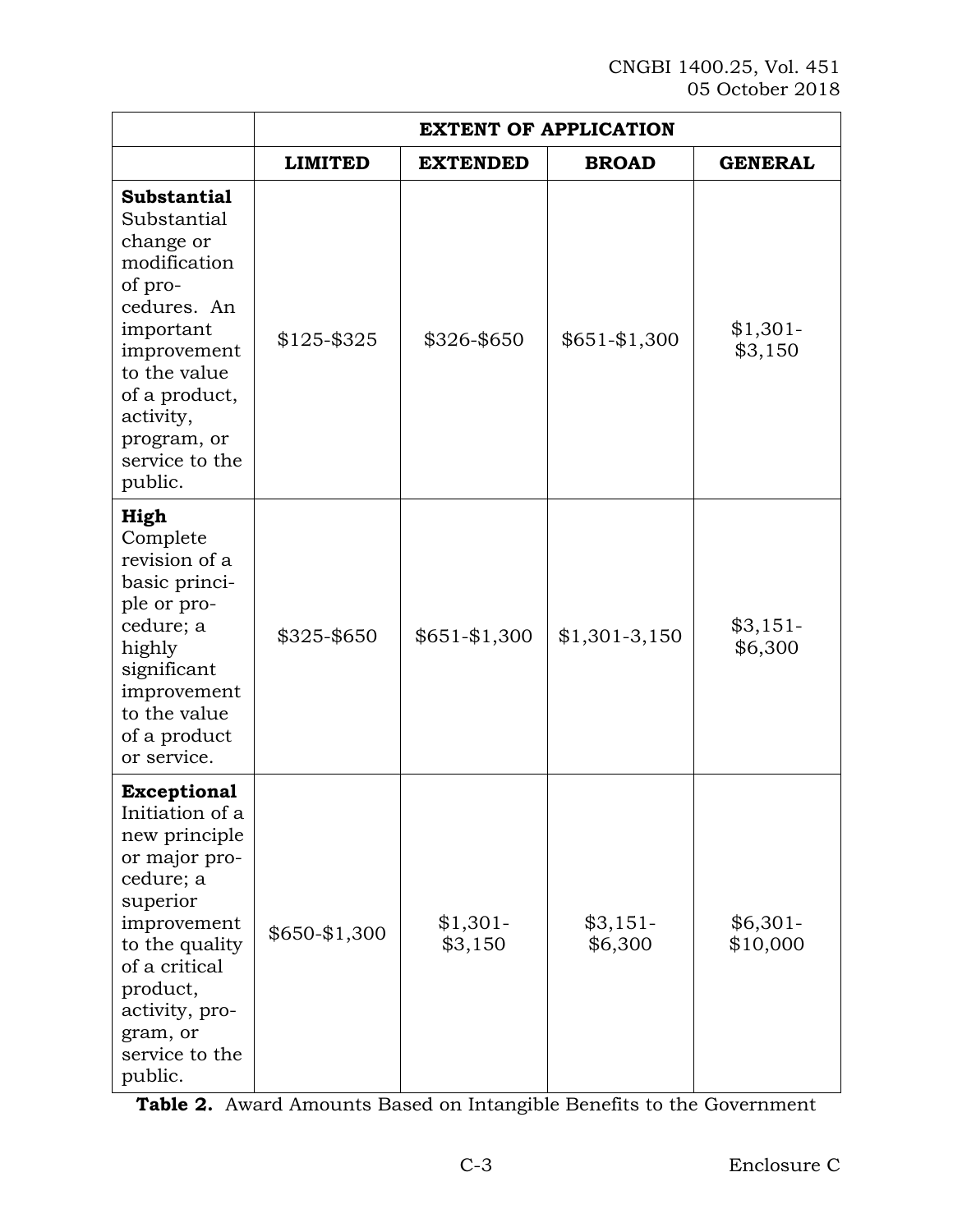5. Cash Awards for Contributions that Result in Tangible Monetary Savings. All awards over \$5,000 that are based, in whole or in part, on tangible benefits will be audited by an appropriate independent auditor. Cash awards are not given for contributions with less than \$250 in benefits. In such cases, a letter of appreciation or commendation or locally devised certificate may be used.

6. Cash Awards for Contributions that Result in Intangible Benefits. Awards in this category are recommended based on judgment rather than precise facts and provable calculations; they are reviewed for merit. Approval of awards and the amounts awarded will be as fair and consistent as possible. If a contribution with intangible benefits in a moderate-limited category does not compare favorably with one involving tangible benefits of at least \$250, no cash award is in order. In such cases, a letter, memorandum of appreciation or commendation, or locally devised certificate may be used.

7. Cash Awards for Contributions that Result in Both Tangible and Intangible Benefits. A contribution may result in both tangible and intangible benefits. If so, recognize the intangible benefits only to the extent that the contribution is not adequately recognized based on the tangible benefits realized.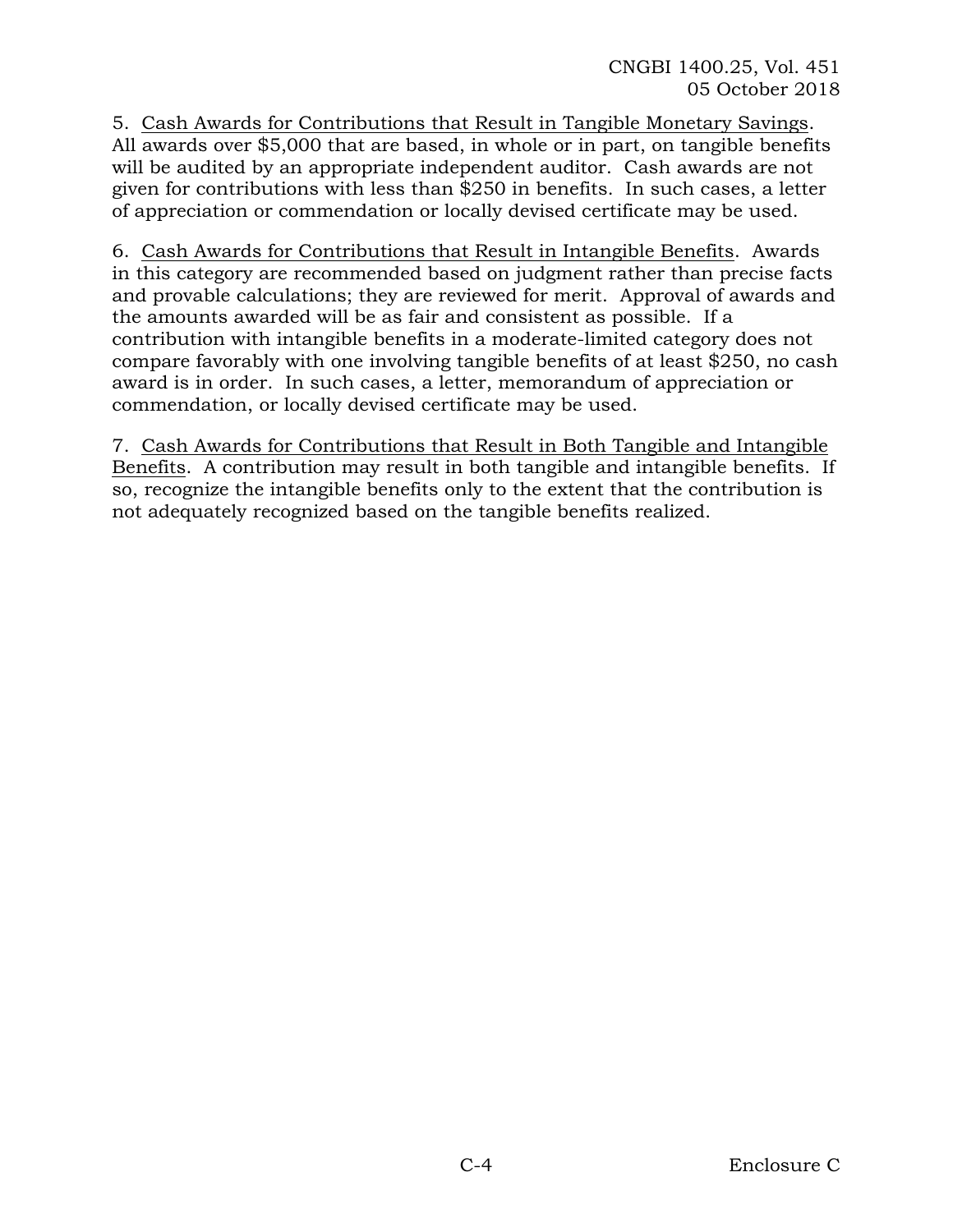### ENCLOSURE D

#### SUPERIOR ACCOMPLISHMENT AWARDS

1. Overview. States will establish procedures for submitting, reviewing, evaluating, and approving superior accomplishment awards, including any additional required documentation. Nominations will be initiated by the employee's immediate supervisor using NGB Form 32, "Recommendation for Incentive Award or Quality Salary Increase." The supervisor must submit NGB Form 32 within 30 days after the end of the period of service to be recognized. Use the employee's current performance appraisal as justification for the award, as appropriate. Normally, a brief paragraph describing the contribution will be all the justification needed.

2. SSP. An SSP is a monetary award in recognition of significant superior performance of duties and responsibilities that clearly exceeds the employee's assigned position requirements. To be eligible for an SSP, the employee's most recent overall performance appraisal must reflect a record of rating at Level 3 or higher, as defined in references j, k, and l.

3. SASA. The SASA is a monetary award to recognize a nonrecurring meritorious personal effort, contribution, or accomplishment in the public interest, either in or outside of job responsibilities; a scientific achievement; or courageously handling an emergency. The achievement must not otherwise be rewarded by a normal annual performance evaluation cycle award.

a. All permanent and temporary employees are eligible for this award.

b. The act, service, or achievement may involve more than one employee.

c. The SASA is particularly appropriate to recognize short-term accomplishments:

(1) In a regularly assigned position.

- (2) During a detail.
- (3) At the conclusion of a successful special project.
- (4) When performance or honorary awards are not appropriate.

d. When an award is made for an accomplishment within the normal scope of job responsibilities, the act or service must significantly exceed normal expectations.

e. The act or service to be recognized must not have served as either the whole basis, or part of the basis, for a previous cash award.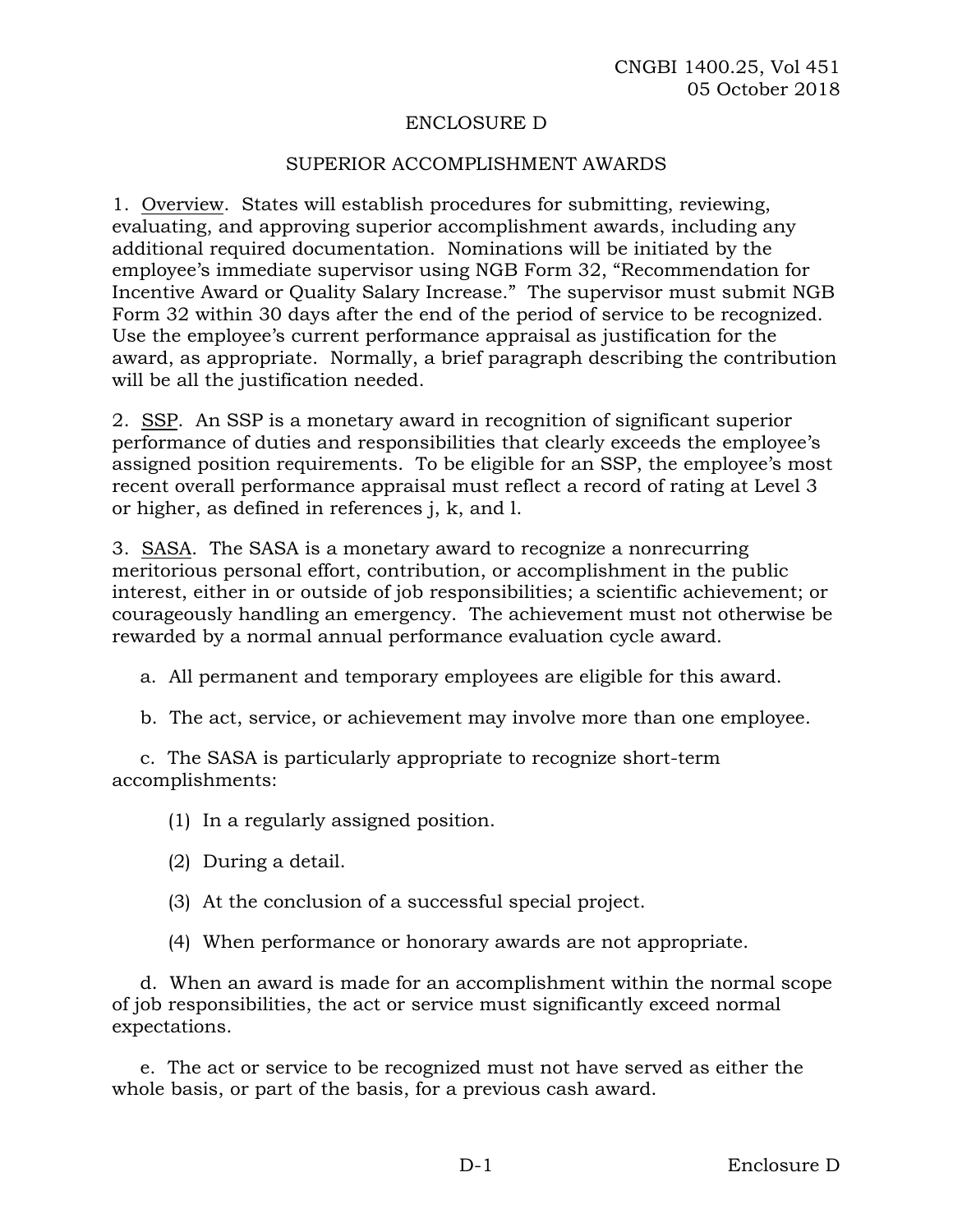f. A SASA is given to employees for a scientific achievement such as the following:

(1) An act, deed, or accomplishment that established a scientific or technological basis for later technical improvements of military or national significance.

(2) A scientific or technological accomplishment of such quality and effectiveness as to have materially advanced the research and development achievements of an activity, group, or project.

(3) A significant scientific or technological achievement that contributes materially to the welfare of the Armed Services and the Nation.

(4) An article accepted for publication in a scientific publication.

(5) A technical paper presented to a professional society that constitutes a substantial contribution to, or advancement of, scientific knowledge.

g. This award is also appropriate for recognition of an employee's ideas or improvements resulting in benefits that are tangible, intangible, or both and that cannot be recognized under the provisions of this instruction. See Enclosure C, Tables 1 and 2.

h. This award is not to be used as a substitute for other personnel actions, pay entitlements, or other forms of recognition.

5. OTS Awards. The OTS cash award is a small SASA (\$25 to \$250) which may be given by a supervisor for day-to-day accomplishments of subordinate employees. OTS awards should be processed expeditiously.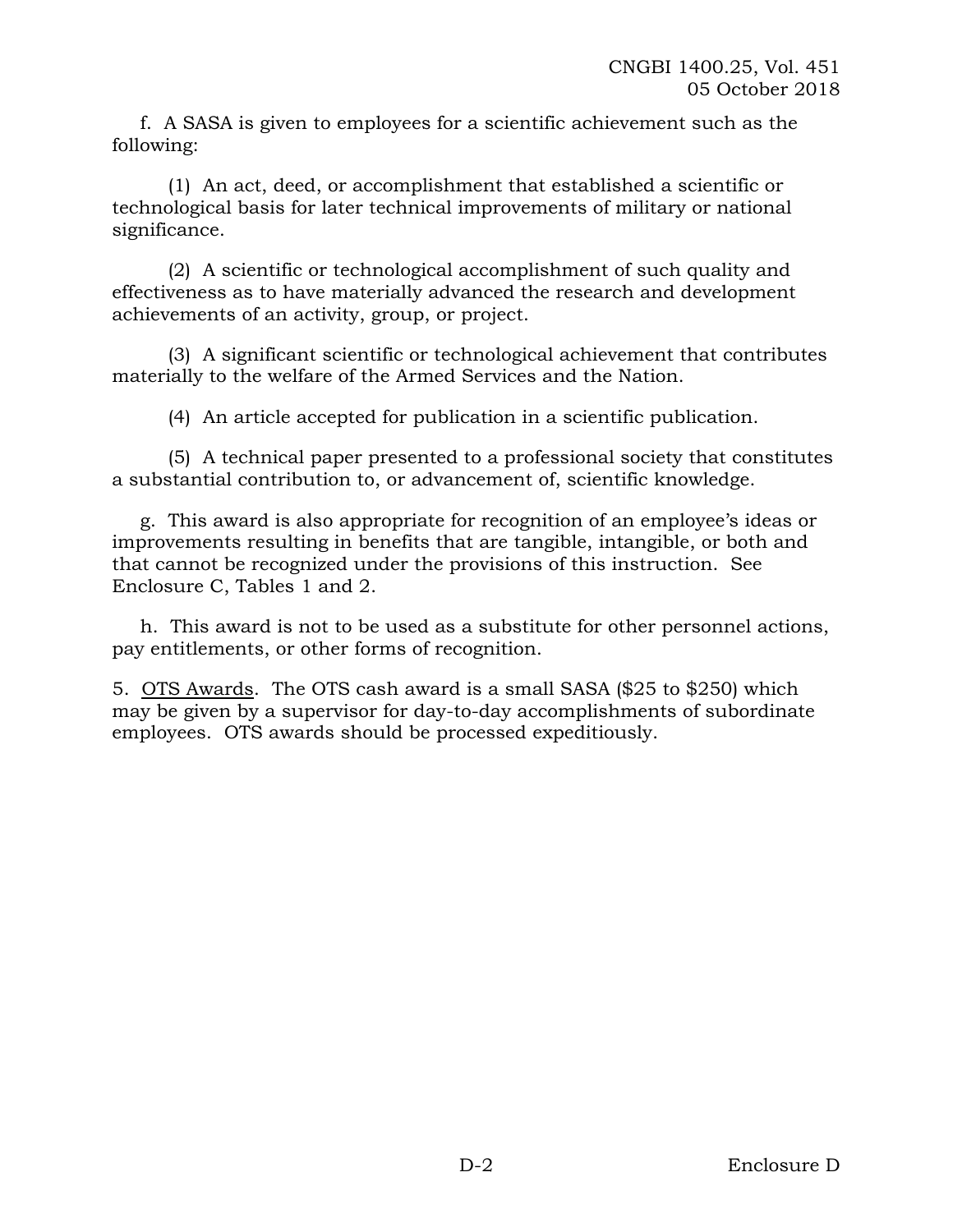#### ENCLOSURE E

# PERFORMANCE AWARDS

1. Performance Awards. Performance Awards are monetary, given to recognize high-level performance for a specific period by all employees serving under a permanent appointment of one year or more.

2. Eligibility. Employees who satisfy the minimum requirements for a Level 3, or "Fully Successful," rating of record for the most recent rating period may receive Performance Awards. Employees with a Level 5, or "Outstanding," rating of record for the most recent rating period may receive this award.

a. Organizational accomplishments, including the employee's overall contributions to mission accomplishment, may be major considerations in recommending or approving Performance Awards for individual employees.

b. Performance Awards should be used both to reward past performance and as an incentive to stimulate future high-level performance by the awardees and their peers.

3. Nominations for Performance Awards. Documentation will consist of a Level 5, or "Outstanding," or Level 3, or "Fully Successful," rating of record for the most recent rating period, which must show how nominees exceeded the requirements of their critical elements. Nominations must be submitted within 90 calendar days after the approval date of the rating of record, with final action completed within 30 days thereafter. Nominations should not be approved when prompted solely by the impending departure of a supervisor or an employee; prompted solely by the fact that the employee is currently at a pay rate subject to legal limitation (pay cap) or the tenth step of the grade; or an employee has received a previous Performance Award based in whole or in part on the performance currently being recommended for recognition

4. Amount of Award. Performance Awards are computed as a percentage of pay with a maximum award of 10 percent of the employee's base pay. Employees with outstanding performance may receive awards up to 20 percent of their base pay, if approved by TAG, the Chief of Staff, or the Wing Commander. A Level 5, or "Outstanding," performance rating surpasses the normal requirements for the "Fully Successful" rating and should be fully documented. For example, an employee's outstanding contribution to mission accomplishment or organizational effectiveness should be easily identified, documentable, and clearly superior to others rated "Fully Successful," or that the employee received an "Outstanding" in any critical element.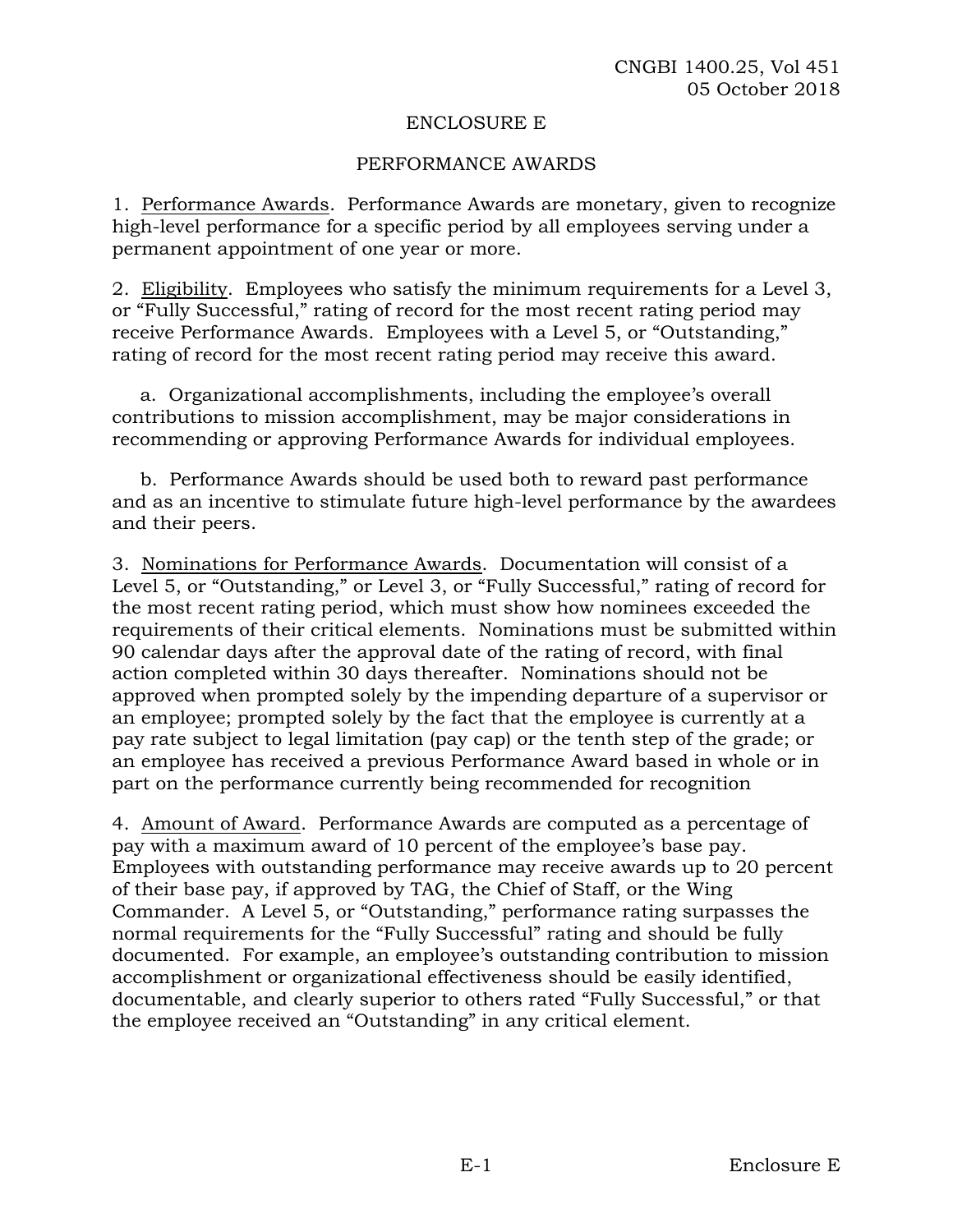#### ENCLOSURE F

### QUALITY STEP INCREASE

1. QSI. A QSI is an additional within-grade pay increase given to General Schedule (GS) employees. GS employees with a Level 5, or "Outstanding," rating of record for the current rating period are eligible for the QSI. An employee may not receive more than one QSI in any 52-week period. An employee may not receive a QSI if the employee has received a Performance Award based in whole or in part on the performance being recommended for recognition.

2. Nominations for a QSI. Submit nominations within 30 days of approval of the rating of record. States will establish procedures for submitting, reviewing, evaluating, and approving a QSI, including any additional required documentation.

a. QSIs will be initiated by the employee's immediate supervisor using NGB Form 32. Submit NGB Form 32 within 30 days of the end of the recognition period. Use the employee's current performance appraisal as justification for the award.

b. Normally, the justification will entail a brief paragraph describing the contribution. If the justifications will not support approval of a QSI by the reviewing official or board, States may establish procedures for downgrading the nomination or awarding an SSP in lieu of a QSI.

3. Administration. The QSI will not change the effective date of the employee's normal within-grade pay increase except when receipt of a QSI places an employee in the fourth or seventh step of a grade. The waiting period for a regular within-grade increase is extended by 52 weeks under the graduated waiting-period schedule prescribed by reference l.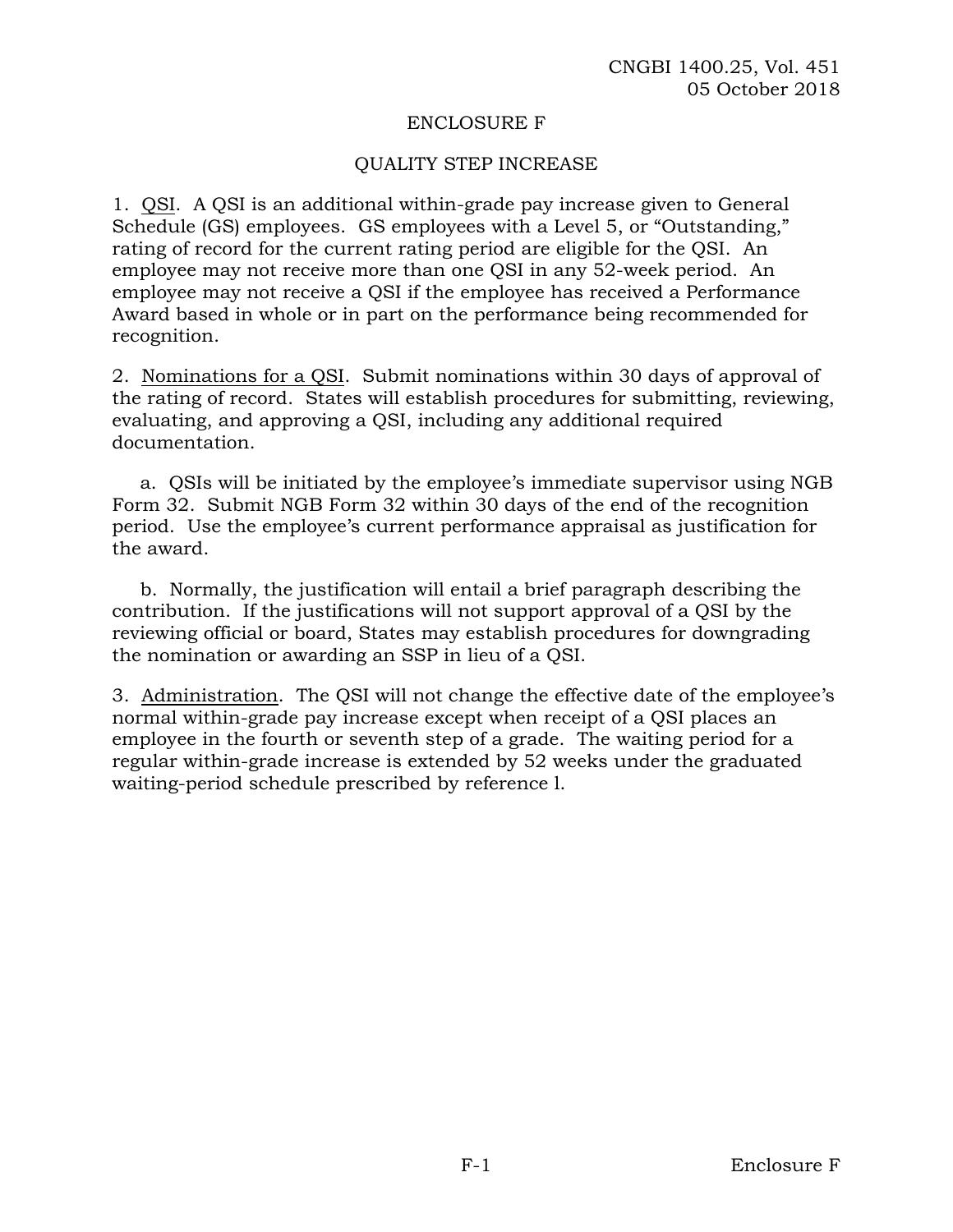#### ENCLOSURE G

#### TIME-OFF AWARDS

1. TOA.The TOA is only authorized to recognize superior accomplishments of an employee who contributed to the quality, efficiency, or economy of Government operations. This award provides an alternative to monetary or nonmonetary recognition for superior accomplishments. TOAs grant time off from duty without loss of pay or charging leave. They use the same criteria as SSP awards. The period of time off granted is based on the value of the individual's contribution, not the individual's grade or salary.

a. Immediate supervisors may approve a TOA of up to one working day without the review and approval of a higher official. The employee's secondlevel supervisor must approve any awards in excess of one day.

b. Employees may use TOAs while performing service with the uniformed services. Employees forfeiting a TOA because they are on duty with the uniformed services are entitled to reinstatement of their award. A reinstated TOA must be used within six months of deactivation from active service.

c. TOAs will not be granted to create the effect of a holiday or treated as administrative excusals or leave. They will not be granted in conjunction with a military down day, family day, training day, or the like which would grant a TOA to the entire employee population or a majority of the civilian population.

d. TOAs may be used alone or in combination with monetary or nonmonetary awards to recognize the same kinds of employee contributions.

2. TOA Limits. The maximum amount of time off that may be approved for any single contribution is 40 hours. Employees working a typical 80-hour pay period may be awarded a total of 80 hours during any leave year.

a. For part-time employees or those with an uncommon tour of duty, the total time off granted during any calendar year must be based on the average number of hours generally worked during a two-week period. The maximum amount of time off granted for a single contribution for part-time or uncommon tour employees will be one-half the maximum amount of time that could be granted in the leave year for the employee.

b. Employees forfeit any time off not used within one year from the effective date the TOA was approved. TOAs must be carefully scheduled to avoid adversely affecting an employee who must use or lose annual leave.

c. Awarded time off cannot be used to justify restoring forfeited annual leave.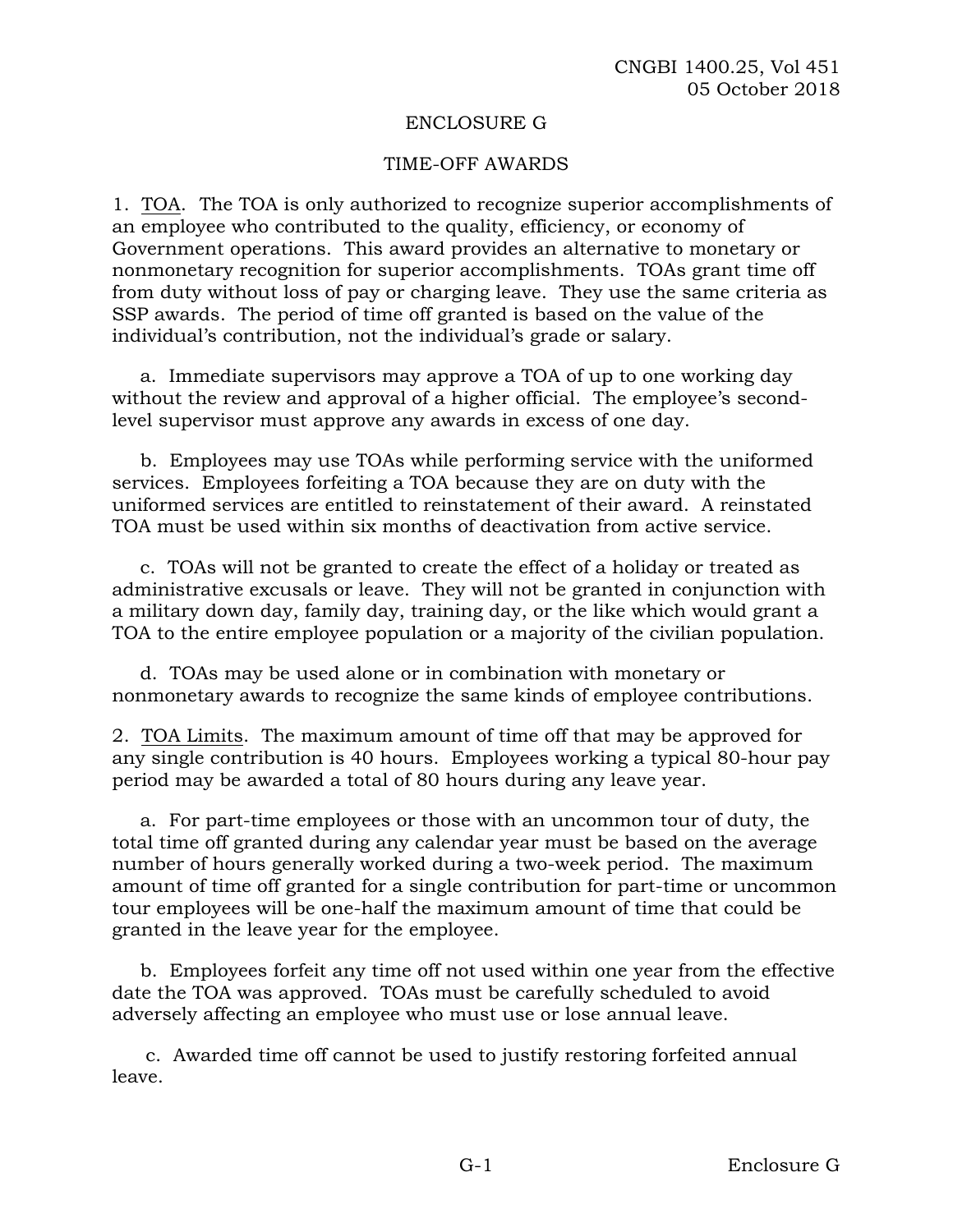d. Employees cannot convert a TOA to a cash payment. Employees cannot transfer approved, unused time off when they transfer from the NG to another DoD component or to another Federal agency. In addition, employees coming from another department or Federal agency may not transfer a TOA to the NG.

3. Documenting Time Off. Nominations for TOAs will be initiated by the employee's immediate supervisor using Standard Form (SF) 52, "Request for Personnel Action," along with supporting written justification. SF 52 is submitted to the appropriate Human Resources Office for processing with the employee's name, Social Security number, organization, and number of hours of time off granted.

a. Contributions must directly support the ARNG and ANG missions or result in benefits to the NGB or DoD.

(1) The extent of the contribution must be considered when determining the amount of time off that is approved. Time off must be justified with an explanation of how the employee merits the award.

(2) The following certification statement from the supervisor or recommending official must be included: "I have considered fully the wage costs and productivity loss in granting this TOA. The amount of time off granted is commensurate with the individual's contribution or accomplishment. I also considered the unit's workload and unit employees' leave projections and certify that the employee can schedule the time off in addition to other scheduled leave. I also considered other available forms of recognition in determining the amount of this time-off award."

b. The nomination must include the approving official's name, position title, signature, and date signed, as well as those of the recommending official, as appropriate.

c. SF 50, "Notification of Personnel Action," is used to document the approved TOA and file it in the employee's electronic Official Personnel Folder. Supervisors will file the award justification in the Employee Performance File.

d. The effective date of the award is documented on SF 50 after appropriate review and verification of legal requirements by an approving official.

4. Recording Scheduled Time Off. The employee's use of time off is included on the employee's time and attendance reports according to instructions published by the civilian payroll function. The employee must obtain the supervisor's approval to schedule and use the TOA. The employee should request time off far enough in advance to use it without disrupting the unit's work. Employees will use OPM Form 71, "Request for Leave or Approved Absence," to request use of the TOA.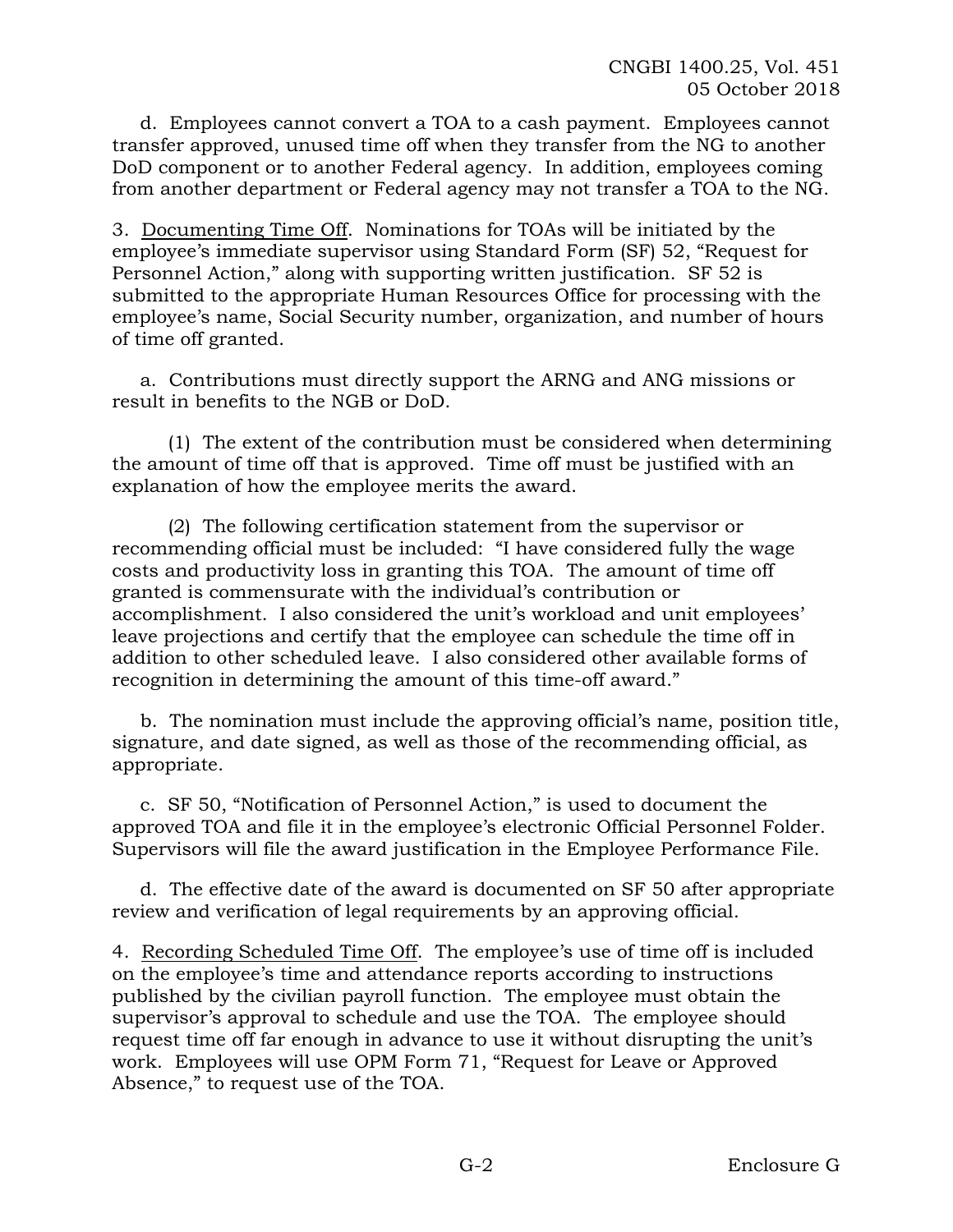#### ENCLOSURE H

# LENGTH OF SERVICE AND RETIREMENT AWARDS AND SUGGESTION OR INVENTION AWARDS

1. Length-of-Service Recognition for Civilian Employees. Length-of-service certificates are used to recognize all Federal civilian service in five-year increments, provided that one year of service has been served as an NG employee.

2. Length-of Service-Requirements. Employees who complete 10, 15, 20, 25, 30, 35, 40, 45, or 50 years of satisfactory service receive career service emblems and certificates. Employees who complete 5 years of satisfactory service may be awarded a career service certificate. Lapel pins are available through the Defense Supply System, if desired.

3. Suggestions and Inventions Awards Program. Suggestions and inventions improve the economy, efficiency, or effectiveness of Federal Government operations that have been adopted by the agency. The ARNG and ANG manage the Suggestion and Inventions Awards Program. The points of contact for the program:

a. The Air Force Idea Program is managed by the ANG.

b. The Army Ideas for Innovation (AI2) program replaces and modernizes the former Army Suggestion Program. AI2 serves as the secure open innovation site for all Army personnel (military, civilians, and contractors). It provides a platform for unleashing the creativity of the Total Force to bring ideas to valued outcomes. In AI2, Army Soldiers, civilians, and contractors can create, vote upon, share, discuss, and participate in identifying innovative ideas and creative solutions that positively affect the Army through returns on investment such as better quality, cost savings, higher productivity, decreased cycle time, business process improvement, and, ultimately, enhanced collaboration and morale. Access AI2 through reference m.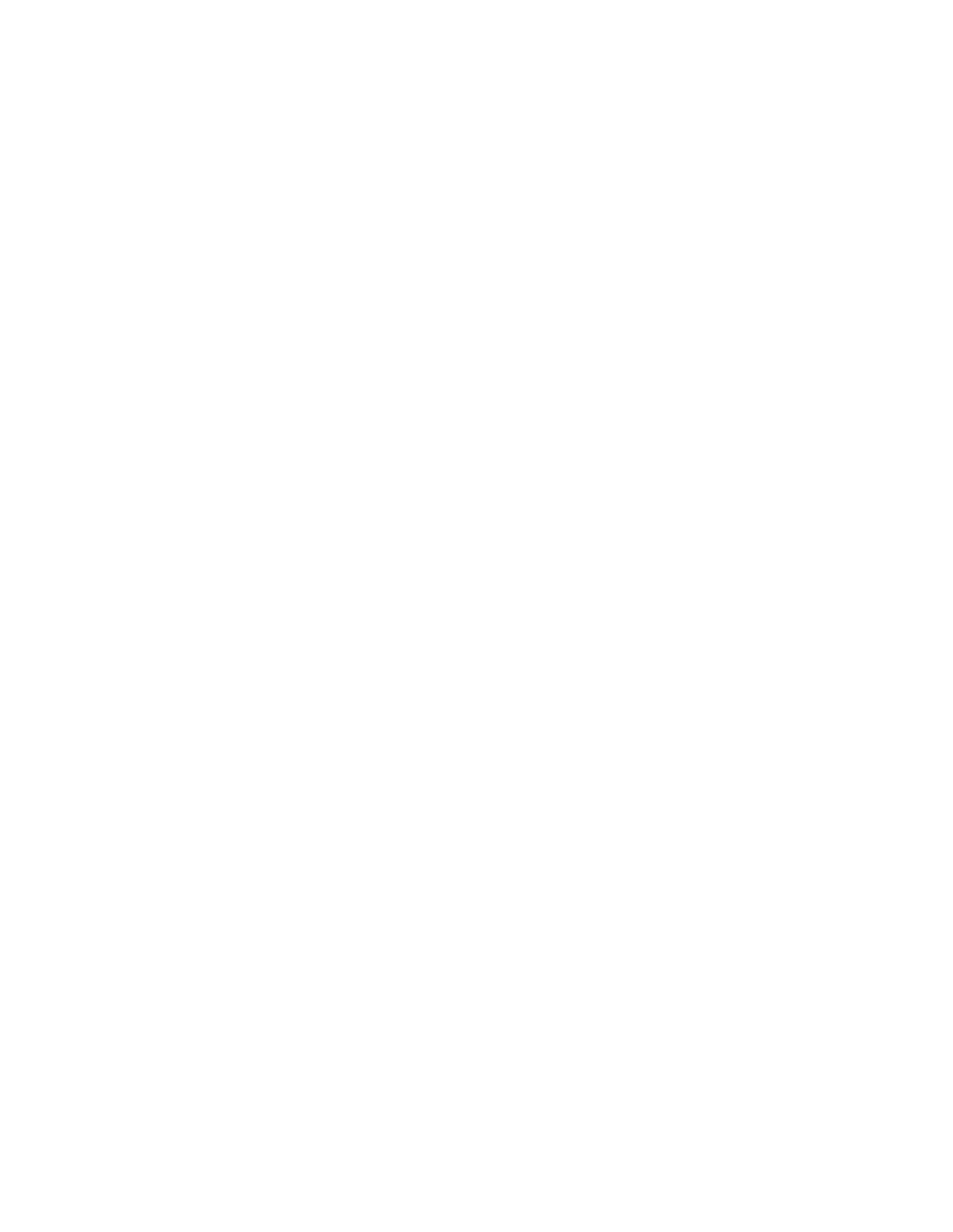#### ENCLOSURE I

# NATIONAL GUARD BUREAU HONORARY AWARDS

1. NGB Honorary Awards. NG employees may be eligible to receive the following types of NGB Honorary awards IAW reference n.

a. NGB Minuteman Award. For outstanding achievement or service to NGB for members, given to employees who have been assigned to the NGB or individuals who have contributed by representing the NGB (for example, serving on a national committee).

b. NGB Certificate of Commendation. For contributing noteworthy service to the NGB at a level or duration that directly assisted the NG.

c. NGB Certificate of Appreciation. For service or contribution to the NGB.

2. Nominations. For review and approval by the NGB Manpower and Personnel Directorate of any of the awards listed above, NGB Form 672, "National Guard Bureau Awards Program Request," must be submitted through NGB-J1-TN.

3. Award Justification. The award justification must be typed on a separate piece of bond paper, in bullet format, not to exceed one page. The citation is a short narrative description of the employee's or team's act, achievement, or service. It must be specific about facts and the impact of the accomplishments on furthering the mission of the NGB. The narrative should be no more than three sentences, if possible, and may not exceed 11 lines. Language for the citation should not contain superfluous embellishments, acronyms, or quotations.

4. Nomination Packages. All nomination packages for civilian awards must be processed IAW this instruction. Citations should be prepared in Times New Roman (or comparable font), no smaller than 10 point, in *landscape* format, with one-inch right and left margins. The award citation must meet printing requirements and should not exceed 11 lines. Do not use abbreviations, acronyms, or quotations in a citation. To maintain consistency in preparing civilian award citations across the NG, follow the model of the following opening and closing sentences.

a. Opening Sentence for Civilian Honorary Awards: General. "Mr./Mrs./Ms. J.Q. Public, State National Guard, distinguished himself/herself by outstanding leadership as a member on the Employee Benefits Advisory Council from September 2014 to May 2017."

b. Outstanding Civilian Career Service Award. "In recognition of his/her distinguished performance in support of the National Guard Bureau from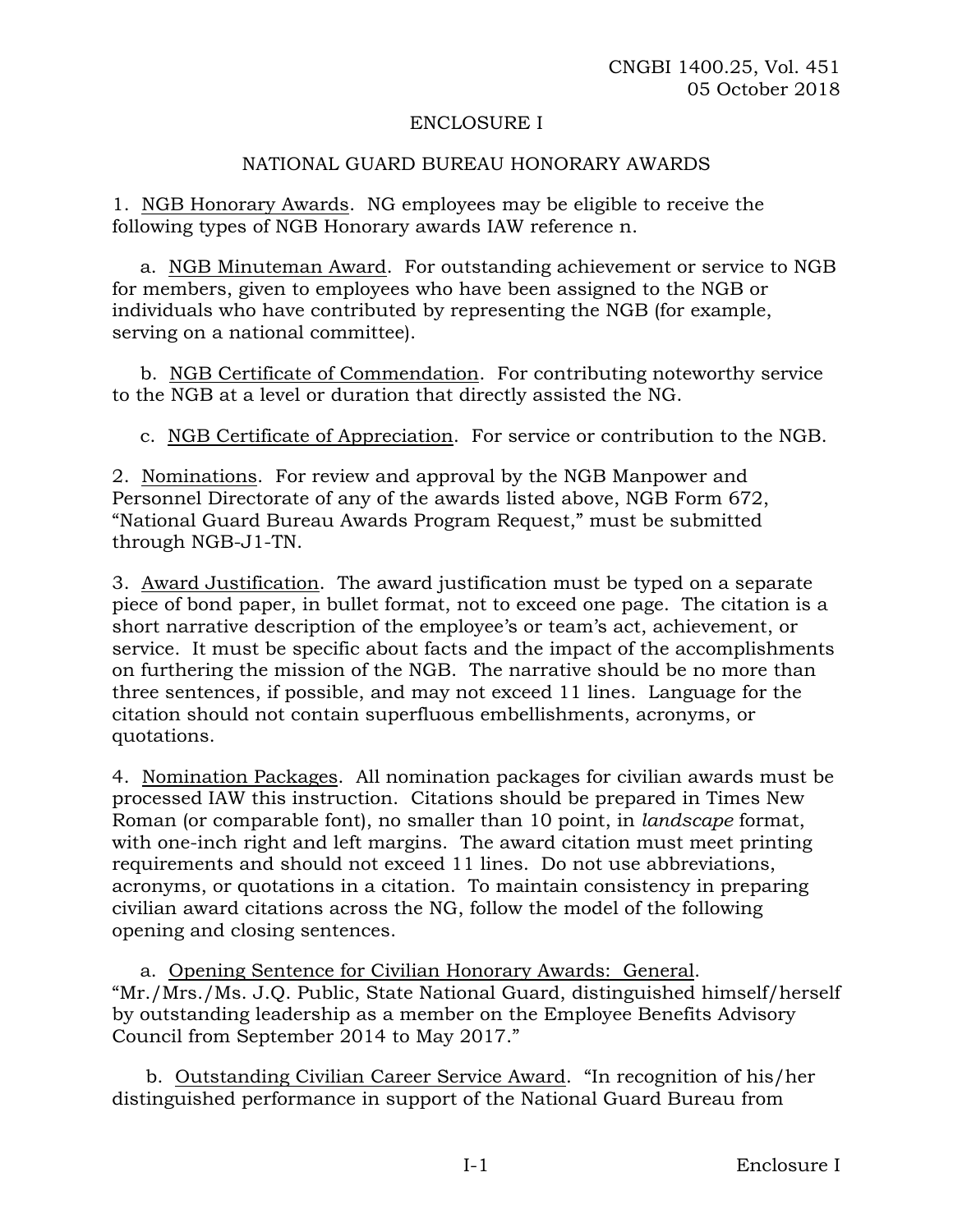25 March 1981 to 31 July 2016. Mr./Mrs./Ms. J.Q. Public's significant contributions have laid the groundwork for continued improvements and cost savings to the National Guard Bureau, the 54 States and Territories, and the 58,000 military employees he/she serves."

6. Body of Citation.The body of the citation is a short description that must capture the local command and NG-wide accomplishments justifying the award. It must be specific about facts and limited to two or three sentences. Use the following statement as a model: "During this period/In this important assignment, the outstanding performance, professional competence, and ceaseless efforts of Mr./Mrs./Ms. J.Q. Public resulted in unparalleled improvements in the execution of the technician personnel program. He/She established improved processes at the National Guard Bureau that significantly increased funding available for Army and Air Force Title 32 technician personnel. Mr./Mrs./Ms. Public's creative and tireless efforts contributed substantially to unprecedented levels of collaboration and integration among the National Guard, Department of Defense."

# 7. Closing Sentence for Honorary Awards.

a. For Civilian Service. "The distinctive accomplishments of Mr./Mrs./Ms. J.Q. Public reflect the highest credit upon himself/herself, the State National Guard, and the National Guard Bureau."

b. Civilian Career Service Retirement Award. "The distinctive accomplishments of Mr./Mrs./Ms. J.Q. Public culminate a (long and) distinguished career with the National Guard and reflect great credit upon himself/herself, the State National Guard and the National Guard Bureau." (Use the word "long" if length of service exceeds 30 years.)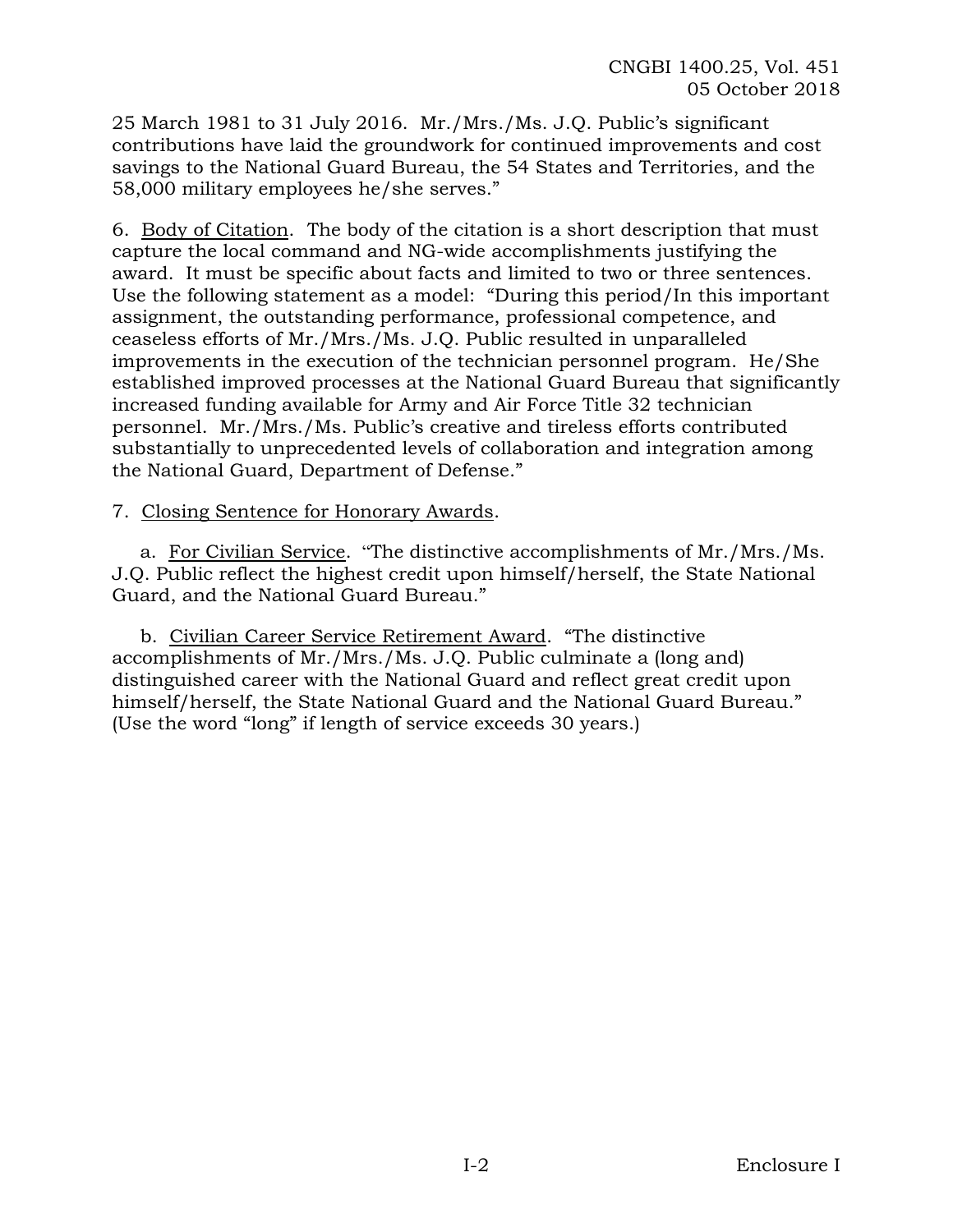#### ENCLOSURE J

#### REFERENCES

a. CNGB Instruction 1400.25A, 10 October 2017, "National Guard Technician Personnel Program"

b. Title 32 United States Code (U.S.C.) Section 709, "Technicians: Employment, Use, Status"

c. 10 U.S.C. § 10508, "National Guard Bureau: General Provisions"

d. CNGB Memorandum, 16 February 2017, "Designation of The Adjutants General to Appoint, Employ, and Administer National Guard Employees"

e. 5 U.S.C. Chapter 45, "Incentive Awards"

f. 5 Code of Federal Regulations (CFR) 451, "Awards"

g. 5 CFR 430, "Performance Management"

h. DoD Directive 1440.1, 21 May 1987, "The DoD Civilian Equal Employment Opportunity Program," Incorporating Changes through 17 April 1992

i. Internal Revenue Service Publication 15-B, "Employer's Tax Guide to Fringe Benefits"

j. 5 U.S.C. Chapter 43, "Performance Appraisal"

k. CNGB Instruction 1400.25, Vol. 431, 24 January 2018, "National Guard Technician Performance Appraisal Program"

l. 5 U.S.C. Chapter 53, "Pay Rates and Systems"

m. Army Ideas for Innovation (AI2) Program, 19 June 2018, <https://www.milsuite.mil/book/community/spaces/ai2/ai2\_support/>

n. NGB Awards Program, 15 April 2011, "What You Need to Know"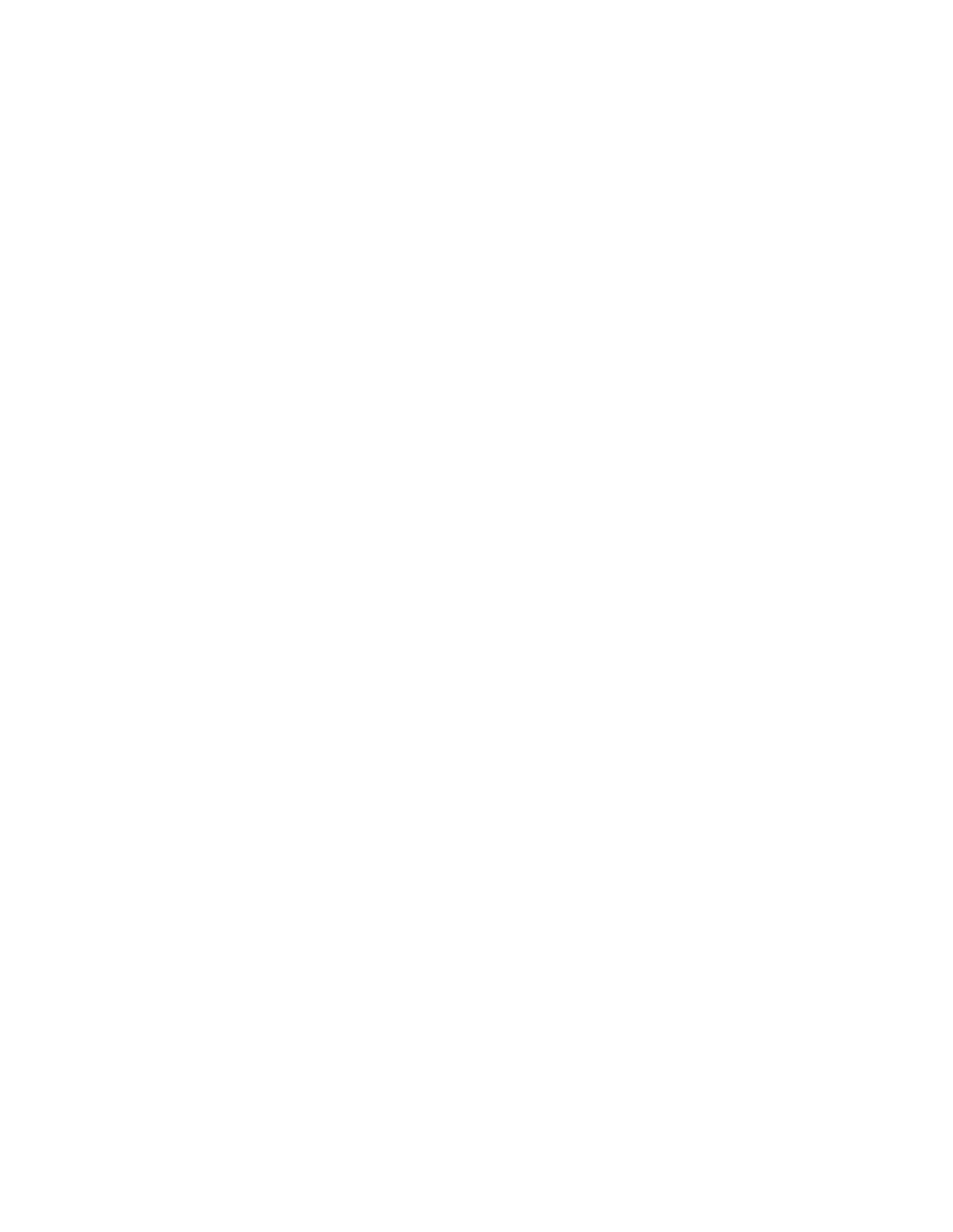# GLOSSARY

# PART I. ACRONYMS

| AI2         | Army Ideas for Innovation          |
|-------------|------------------------------------|
| ANG         | Air National Guard                 |
| ARNG        | Army National Guard                |
| <b>CNGB</b> | Chief of the National Guard Bureau |
| DoD         | Department of Defense              |
| <b>GS</b>   | General Schedule                   |
| <b>IAW</b>  | In accordance with                 |
| NG          | National Guard                     |
| NGB         | National Guard Bureau              |
| NGB-J1-TN   | Technician Personnel Office        |
| <b>OPM</b>  | Office of Personnel Management     |
| <b>OTS</b>  | On-the-Spot (Award)                |
| <b>OSI</b>  | Quality Step Increase              |
| <b>SASA</b> | Special Act or Service Award       |
| SF          | <b>Standard Form</b>               |
| <b>SSP</b>  | Sustained Superior Performance     |
| <b>TAG</b>  | The Adjutant General               |
| TOA         | Time-off award                     |
|             |                                    |

#### PART II. DEFINITIONS

Approving Authority -- The Adjutant General or designee.

Award -- Something bestowed or an action taken to recognize and reward individual or team achievement that contributes to meeting organizational goals or improving the efficiency, effectiveness, and economy of the Government or is otherwise in the public's interest.

Career Service Recognition Award -- An award that acknowledges a number of years of Government service.

Employee -- Title 32 dual status Excepted Service employees and Title 5 National Guard Excepted or Competitive Service employees defined in references.

Intangible Benefit -- Savings to the Government that cannot be measured in terms of dollars.

Invention Award -- Monetary or honorary recognition for an invention by Federal personnel that is of interest to the Government or the public, and for which patent coverage is sought or granted.